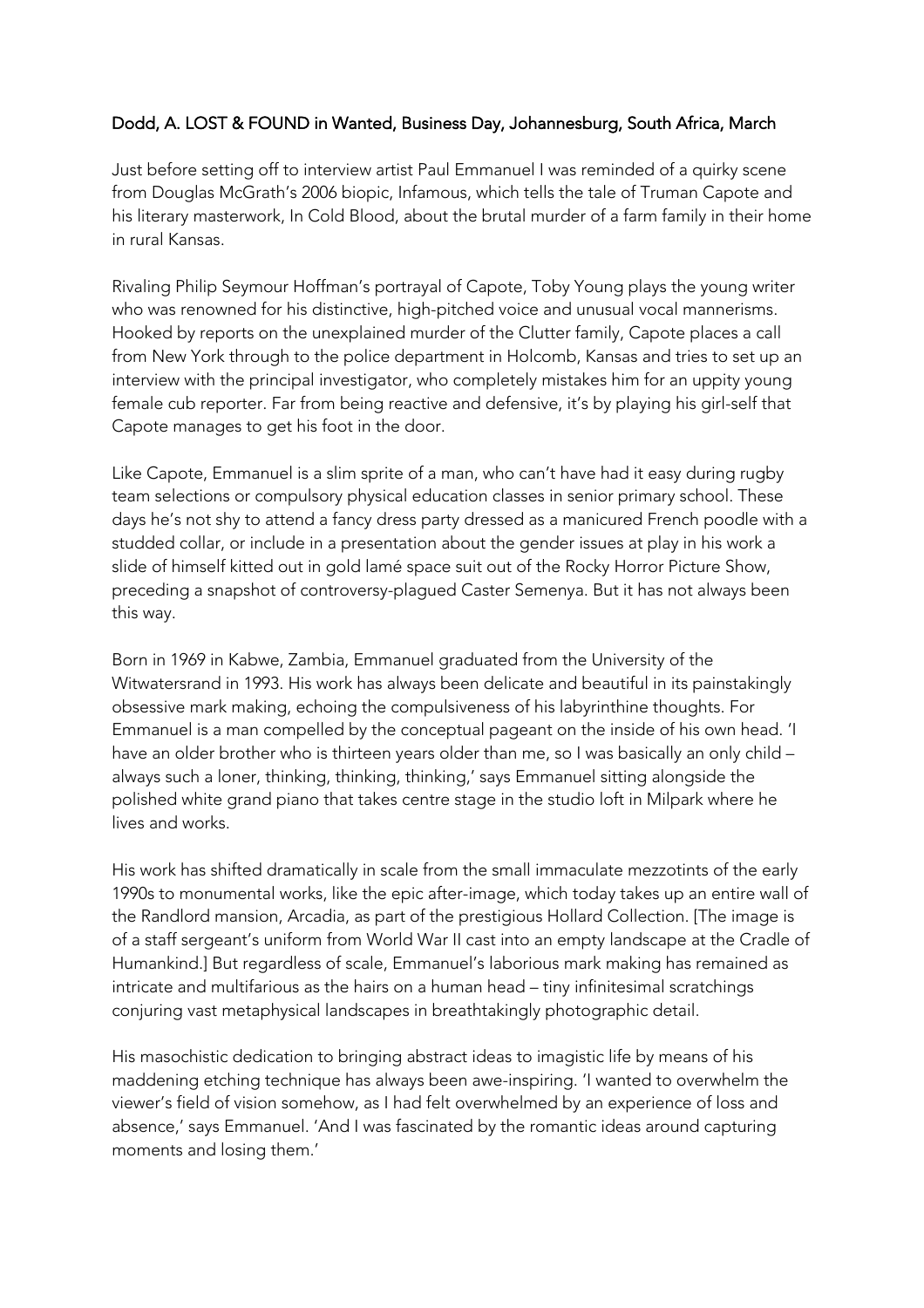In recent years, Emmanuel's work has taken on a bold new tenor. The more courageous he has got in expressing the complexities of his own nuanced sexual identity through his work, the more positively audiences and critics, both nationally and across the globe, have responded, lauding the courage and intense subtlety of his visual language. Over the years, masculinity – the sensual, lived experience of being in his own body – has come to play an even more pivotal role in his work. Emmanuel employs various media, including photography and film, to reveal layered visions concerned with his identity as a young white male living in post-apartheid South Africa.

For *The Lost Men*, a site-specific installation that engaged with the concept of memorial and public grief, the names of men who died in conflicts related to each particular site were cast in lead type and blind embossed onto the artist's body. These fleeting impressions were photographed before the temporary bruising faded. The photographs of the artist's marked body and skin were then printed onto large, delicate, semi-transparent voile and silk organza sheets and hung outdoors in the landscape and left to the wind...

But it is his latest project, *Transitions*, that has earned Emmanuel a new level of international recognition. Last year the 14-minute experimental film, *3SAI: A Rite of Passage*, around which a series of five sequenced drawings revolves, scooped first prize in the Africa in Motion Short Film Competition in Edinburgh, and in May this year it is due to travel to the Smithsonian National Museum of African Art in Washington DC, USA. He is now producing a series of five lithographic triptychs for phase two of the project. 'The lithographs are also scratched onto stone through a layer of ink working from darkness to light,' says Emmanuel, whose etching technique is in itself a process of symbolic illumination.

The film documents the head shaving of new recruits at the Third South African Infantry Battalion (3SAI) in Kimberley, South Africa. It starts out in relatively straight documentary mode, but within moments you are drawn by the crucially timed montage of images of the ritual juxtaposed with haunting landscapes, into a world of deep affect.

Tensions between intimacy and alienation seem to converge within the enormously influential institution that is the military,' says Emmanuel, whose images set to Wilbert Schubel's dream-fuelled soundtrack pull the viewer into an impossibly poignant meditation on what is captured and what is lost in this distinctly male moment of transition. 'One of Paul's main focal points was the idea of the hair falling being a kind of loss of innocence, a loss of childhood, a kind of shaving away layers of identity,' says Schubel.

Perhaps the true beauty of Emmanuel's work is that he never resorts to didacticism or polemics. His intention is less to wage a political campaign in relation to gender identity than to explore it in all its mystifying nuances. 'I can't say the military is a terrible institution. I was never conscripted,' he says, 'But I have a right to have very deep feelings in relation to the military, as most people do.' Emmanuel's approach is intensely humanist, allowing people of different dispositions and beliefs to respond freely within a sanctified space. Even the former commander of the 3SAI military base responded positively to the film when he saw it during its run at the Oliewenhuis Art Museum in Bloemfontein.